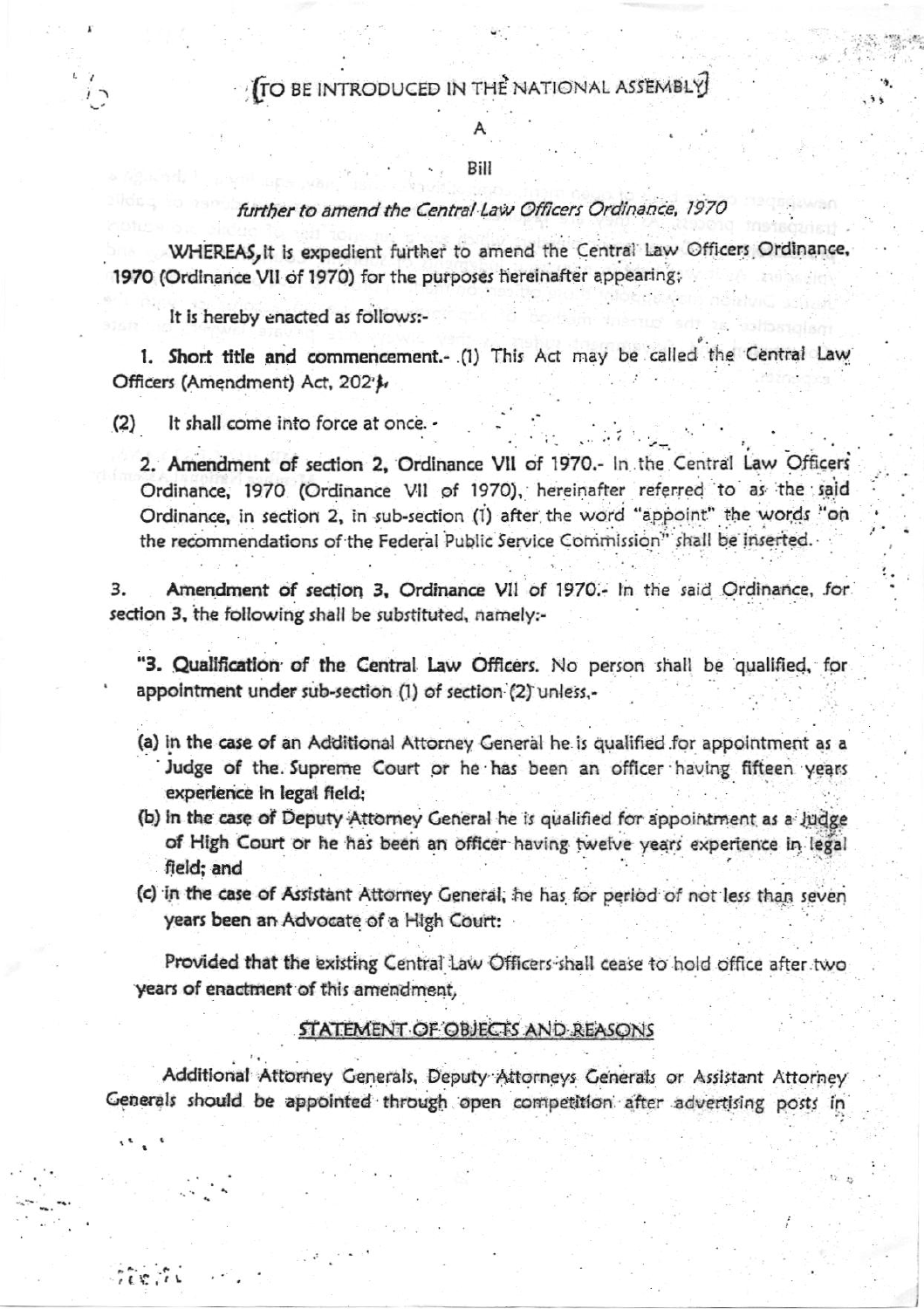newspapers on the basis of open merit, competitiveness, fair-play, equality and through a transparent process. As they are required to perform functions and duties of public prosecutors and Government pleaders which are a superior tier of public prosecutors /pleaders. As it was held in numerous judgments of Supreme Court that the Law and Justice Division may appoint those officers on merit in order to save public money from malpractice as the current method of appointment is not in accordance with the Constitution and Government suffers as they always hire private lawyers on state expenses.

Sd-

MR. RIAZ FATYANA. **Member National Assembly** 

 $\overrightarrow{i}$